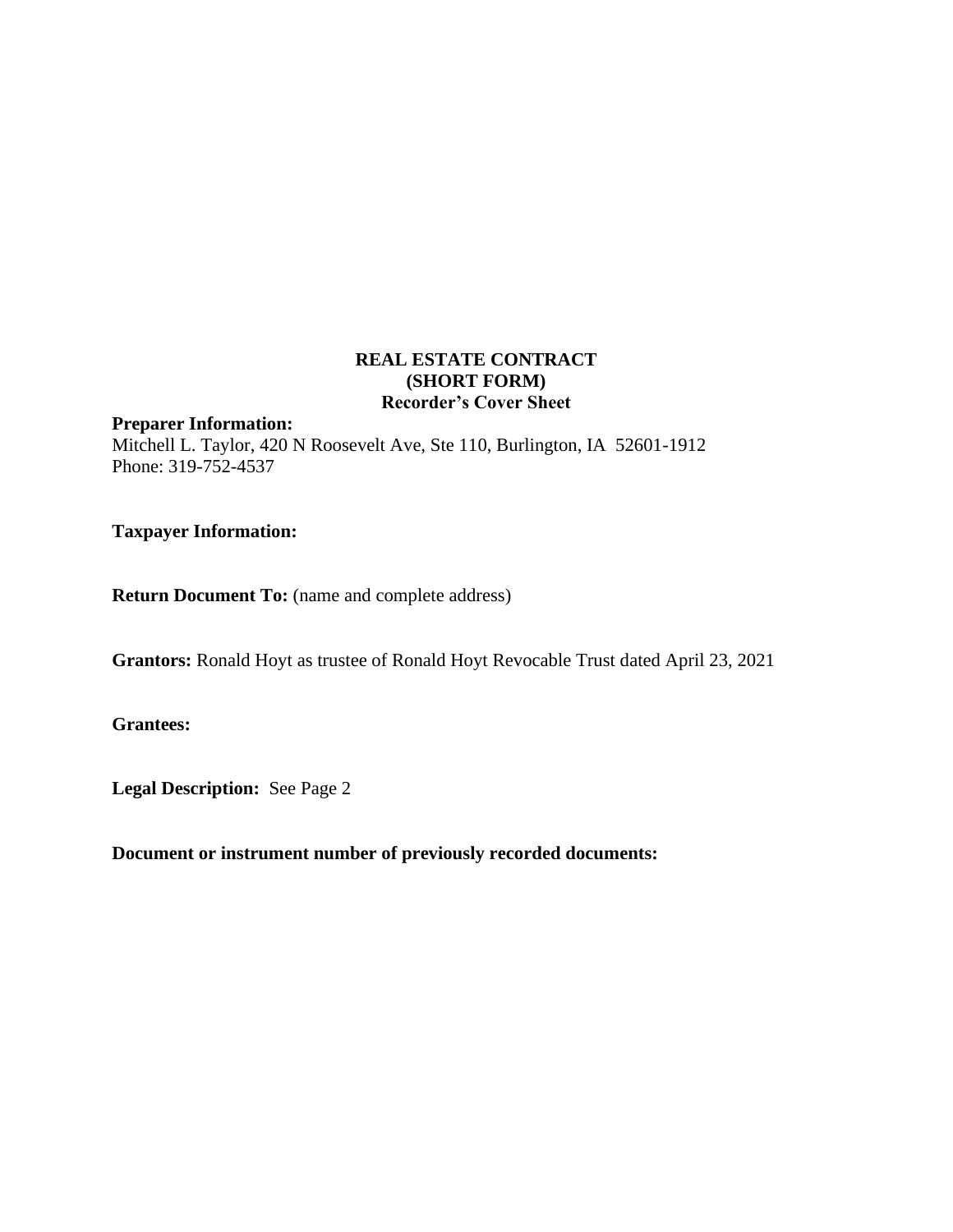

## **REAL ESTATE CONTRACT (SHORT FORM)**

**IT IS AGREED** between Ronald Hoyt as trustee of Ronald Hoyt Revocable Trust dated April 23, 2021 ("Sellers"); and

 $('Buyers").$ 

Sellers agree to sell and Buyers agree to buy real estate in Des Moines County, Iowa, described as:

All of Lot No. 14 in Oakland Dells, an Addition in the City of Burlington, Des Moines County, Iowa, as per Plat filed September 1, 1954, at 11:58 A.M., and recorded in Plat Book 6, Page 6, in the Office of the County Recorder of said County.

with any easements and appurtenant servient estates, but subject to the following:

- a. any zoning and other ordinances;
- b. any covenants of record;
- c. any easements of record for public utilities, roads and highways; and
- d. (consider: liens; mineral rights; other easements; interest of others.) (the "Real Estate"), upon the following terms:
- 1. **PRICE.** The total purchase price for the Real Estate is \_\_\_\_\_\_\_\_\_\_\_\_\_\_\_\_\_\_\_\_\_\_\_\_ Dollars  $(\text{\$} \qquad \qquad )$  of which ten percent  $(10\%)$  Dollars (\$\_\_\_\_\_\_\_\_\_\_\_\_\_\_\_\_\_) has been paid. Buyers shall pay the balance to Sellers at closing.
- 2. **INTEREST.** Buyers shall pay interest from \_\_\_\_\_\_\_\_\_\_\_\_\_\_\_\_\_ on the unpaid balance, at the rate of <u>example percent per annum, payable Buyers shall also pay</u> in the state  $\frac{1}{\sqrt{1-\frac{1}{n}}}$  is the rate of \_\_\_\_\_\_\_\_\_\_\_\_\_\_\_\_\_\_\_\_\_\_\_ percent per annum on all delinquent amounts and any sum reasonably advanced by Sellers to protect their interest in this contract, computed from the date of the delinquency or advance.
- 3. **REAL ESTATE TAXES.** Sellers shall pay any unpaid real estate taxes payable in prior years. Buyers shall pay all subsequent real estate taxes. Any proration of real estate taxes on the Real Estate shall be based upon such taxes for the year currently payable unless the parties state otherwise.
- 4. **SPECIAL ASSESSMENTS.** Sellers shall pay all special assessments which are a lien on the Real Estate as of the date of closing. All other special assessments shall be paid by Buyers.
- 5. **POSSESSION CLOSING.** Sellers shall give Buyer possession of the Real Estate on the date of closing, provided Buyer is not in default under this contract. Closing shall be on or about July 1, 2022.
- 6. **INSURANCE.** Sellers shall maintain existing insurance upon the Real Estate until the date of possession. Buyers shall accept insurance proceeds instead of Sellers replacing or repairing damaged improvements. After possession and until full payment of the purchase price, Buyers shall keep the improvements on the Real Estate insured against loss by fire, tornado, and extended coverage for a sum not less than 80 percent of full insurable value payable to the Sellers and Buyers as their interests may appear. Buyers shall provide Sellers with evidence of such insurance.
- 7. **ABSTRACT AND TITLE.** Sellers, at their expense, shall promptly obtain an abstract of title to the Real Estate continued through the date of this contract and deliver it to Buyers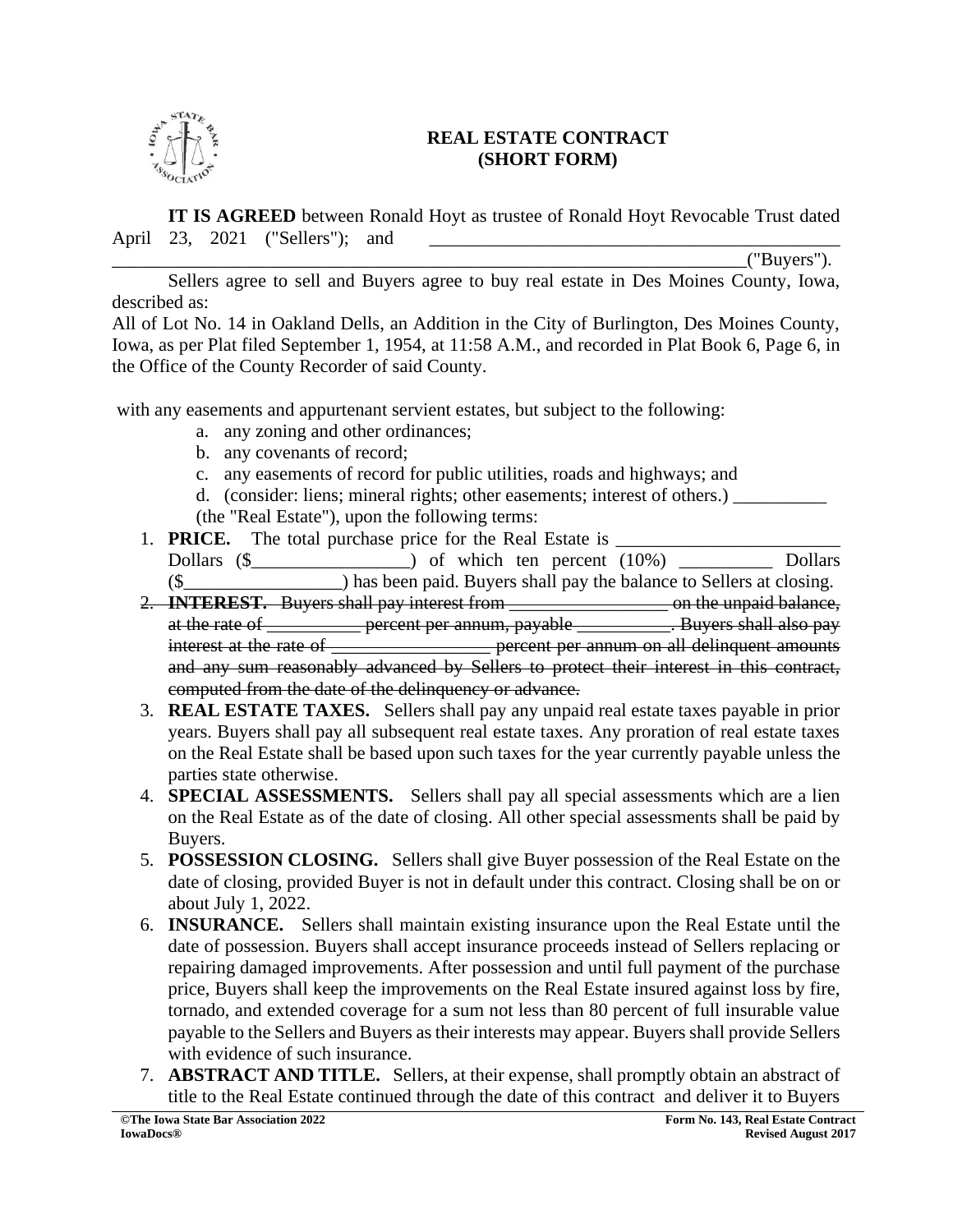for examination. It shall show merchantable title in Sellers in conformity with this contract, Iowa law and the Title Standards of the Iowa State Bar Association. The abstract shall become the property of the Buyers when the purchase price is paid in full, however, Buyers reserve the right to occasionally use the abstract prior to full payment of the purchase price. Sellers shall pay the costs of any additional abstracting and title work due to any act or omission of Sellers, including transfers by or the death of Sellers or their assignees.

- 8. **FIXTURES.** All property that integrally belongs to or is part of the Real Estate, whether attached or detached, such as light fixtures, shades, rods, blinds, awnings, windows, storm doors, screens, plumbing fixtures, water heaters, water softeners, automatic heating equipment, air conditioning equipment, wall to wall carpeting, built-in items and electrical service cable, outside television towers and antenna, fencing, gates and landscaping shall be considered a part of Real Estate and included in the sale except: (consider: rental items.)
- \_\_\_\_\_\_\_\_\_\_\_\_\_\_\_\_\_\_\_\_\_\_\_\_\_\_\_\_\_\_\_\_\_\_\_\_\_\_\_\_\_\_\_\_\_\_\_\_\_\_\_\_\_\_\_\_\_\_\_\_\_\_\_\_\_\_\_\_\_ 9. **CARE OF PROPERTY.** Buyers shall take good care of the property; shall keep the buildings and other improvements now or later placed on the Real Estate in good and reasonable repair and shall not injure, destroy or remove the property during the term of this contract. Buyers shall not make any material alteration to the Real Estate without the written consent of the Sellers.
- 10. **DEED.** Upon payment of purchase price, Sellers shall convey the Real Estate to Buyers or their assignees, by Trustee Warranty deed, free and clear of all liens, restrictions, and encumbrances except as provided herein. Any general warranties of title shall extend only to the date of this contract, with special warranties as to acts of Sellers continuing up to time of delivery of the deed.

# 11. **REMEDIES OF THE PARTIES.**

- a. If Buyers (a) fail to make the payments aforesaid, or any part thereof, as same become due; or (b) fail to pay the taxes or special assessments or charges, or any part thereof, levied upon said property, or assessed against it, by any taxing body before any of such items become delinquent; or (c) fail to keep the property insured; or (d) fail to keep it in reasonable repair as herein required; or (e) fail to perform any of the agreements as herein made or required; then Sellers, in addition to any and all other legal and equitable remedies which they may have, at their option, may proceed to forfeit and cancel this contract as provided by law (Chapter 656 Code of Iowa). Upon completion of such forfeiture Buyers shall have no right of reclamation or compensation for money paid, or improvements made; but such payments and/or improvements if any shall be retained and kept by Sellers as compensation for the use of said property, and/or as liquidated damages for breach of this contract ; and upon completion of such forfeiture, if the Buyers, or any other person or persons shall be in possession of said real estate or any part thereof, such party or parties in possession shall at once peacefully remove therefrom, or failing to do so may be treated as tenants holding over, unlawfully after the expiration of lease, and may accordingly be ousted and removed as such as provided by law.
- b. If Buyers fail to timely perform this contract, Sellers, at their option, may elect to declare the entire balance immediately due and payable after such notice, if any, as may be required by Chapter 654, The Code. Thereafter this contract may be foreclosed in equity and the court may appoint a receiver to take immediate possession of the property and of the revenues and income accruing therefrom and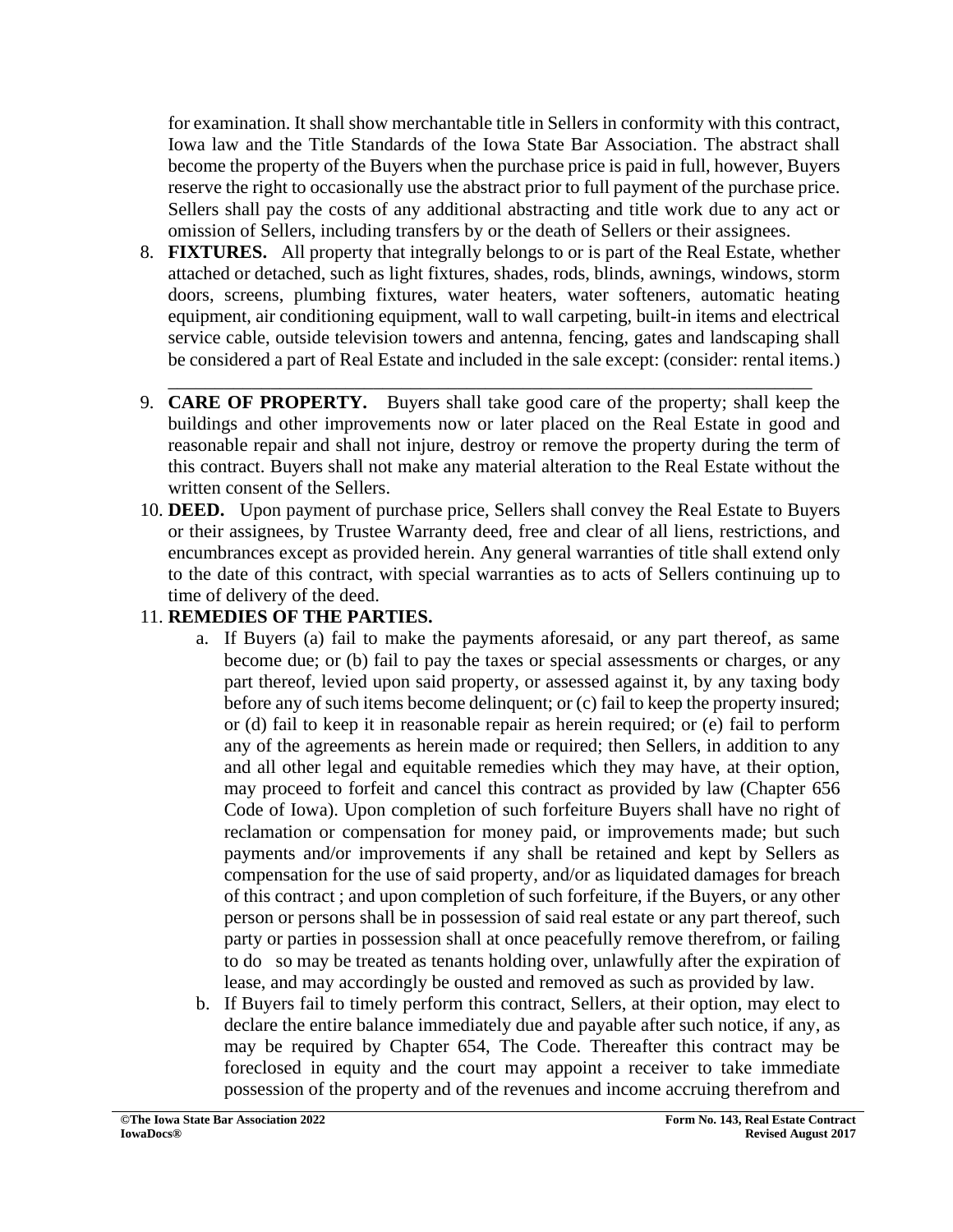to rent or cultivate the same as the receiver may deem best for the interest of all parties concerned, and such receiver shall be liable to account to Buyers only for the net profits, after application of rents, issues and profits from the costs and expenses of the receivership and foreclosure and upon the contract obligation.

It is agreed that if this contract covers less than ten (10) acres of land, and in the event of the foreclosure of this contract and sale of the property by sheriff's sale in such foreclosure proceedings, the time of one year for redemption from said sale provided by the statutes of the State of Iowa shall be reduced to six (6) months provided the Sellers, in such action file an election to waive any deficiency judgment against Buyers which may arise out of the foreclosure proceedings; all to be consistent with the provisions of Chapter 628 of the Iowa Code. If the redemption period is so reduced, for the first three (3) months after sale such right of redemption shall be exclusive to the Buyers, and the time periods in Sections 628.5, 628.15 and 628.16 of the Iowa Code shall be reduced to four (4) months.

It is further agreed that the period of redemption after a foreclosure of this contract shall be reduced to sixty (60) days if all of the three following contingencies develop: (1) The real estate is less than ten  $(10)$  acres in size; (2) the Court finds affirmatively that the said real estate has been abandoned by the owners and those persons personally liable under this contract at the time of such foreclosure; and (3) Sellers in such action file an election to waive any deficiency judgment against Buyers or their successor in interest in such action. If the redemption period is so reduced, Buyers or their successors in interest or the owner shall have the exclusive right to redeem for the first thirty (30) days after such sale, and the time provided for redemption by creditors as provided in Sections 628.5, 628.15 and 628.16 of the Iowa Code shall be reduced to forty (40) days. Entry of appearance by pleading or docket entry by or on behalf of Buyers shall be presumption that the property is not abandoned. Any such redemption period shall be consistent with all of the provisions of Chapter 628 of the Iowa Code. This paragraph shall not be construed to limit or otherwise affect any other redemption provisions contained in Chapter 628 of the Iowa Code. Upon completion of such forfeiture Buyers shall have no right of reclamation or compensation for money paid, or improvements made; but such payments and for improvements if any shall be retained and kept by Sellers as compensation for the use of said property, and/or as liquidated damages for breach of this contract; and upon completion of such forfeiture, if Buyers, or any other person or persons shall be in possession of said real estate or any part thereof, such party or parties in possession shall at once peacefully remove therefrom, or failing to do so may be treated as tenants holding over, unlawfully after the expiration of a lease, and may accordingly be ousted and removed as such as provided by law.

- c. If Sellers fail to timely perform their obligations under this contract, Buyers shall have the right to terminate this contract and have all payments made returned to them.
- d. Buyers and Sellers are also entitled to utilize any and all other remedies or actions at law or in equity available to them.
- e. In any action or proceeding relating to this contract the successful party shall be entitled to receive reasonable attorney's fees and costs as permitted by law.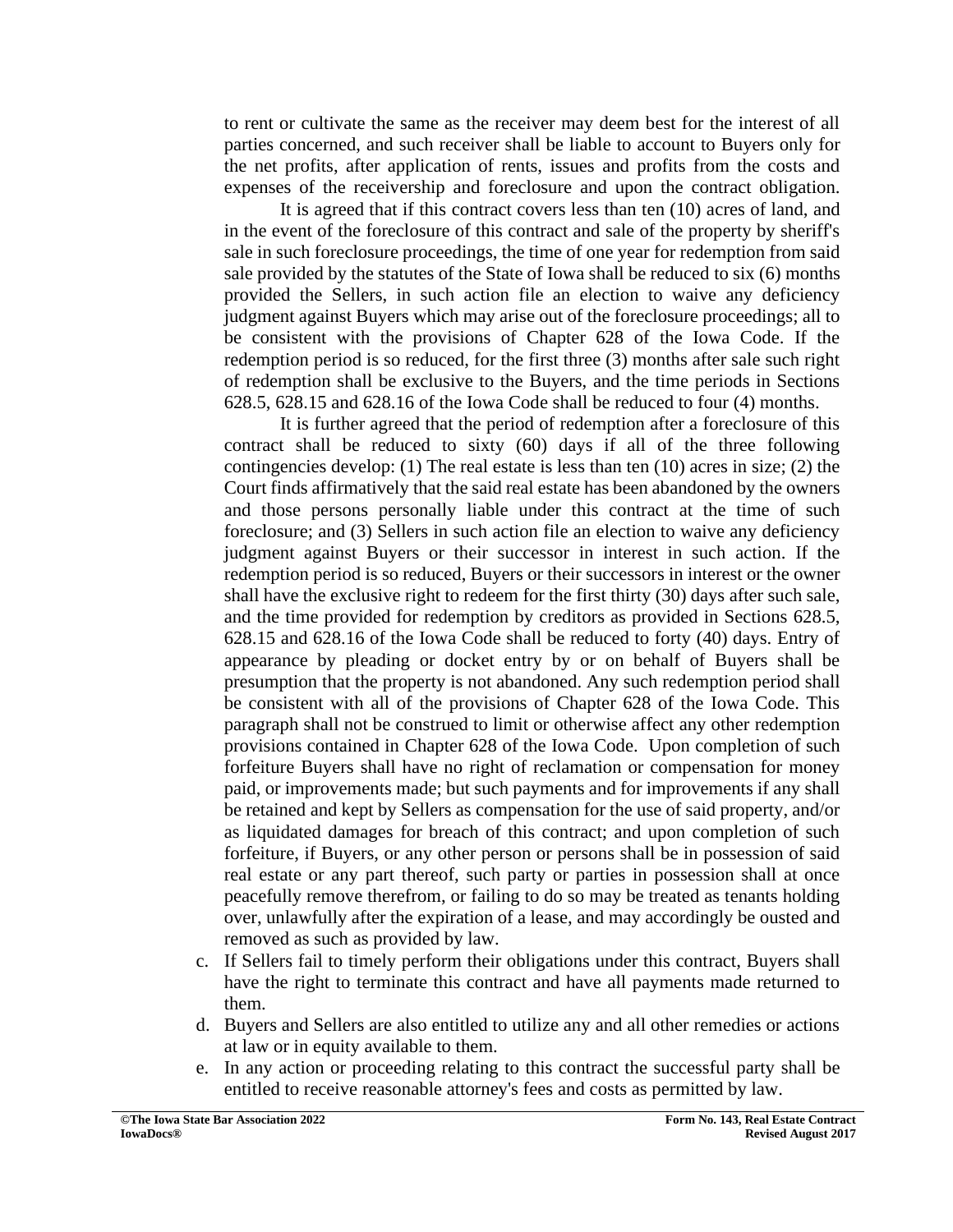- 12. **JOINT TENANCY IN PROCEEDS AND IN REAL ESTATE.** If Sellers, immediately preceding this contract, hold title to the Real Estate in joint tenancy with full right of survivorship, and the joint tenancy is not later destroyed by operation of law or by acts of Sellers, then the proceeds of this sale, and any continuing or recaptured rights of Sellers in the Real Estate, shall belong to Sellers as joint tenants with full right of survivorship and not as tenants in common; and Buyers, in the event of the death of either Seller, agree to pay any balance of the price due Sellers under this contract to the surviving Seller and to accept a deed from the surviving Seller consistent with paragraph 10.
- 13. **JOINDER BY SELLER'S SPOUSE.** Seller's spouse, if not a titleholder immediately preceding acceptance of this offer, executes this contract only for the purpose of relinquishing all rights of dower, homestead and distributive shares or in compliance with Section 561.13 of the Iowa Code and agrees to execute the deed for this purpose.
- 14. **TIME IS OF THE ESSENCE.** Time is of the essence in this contract.
- 15. **PERSONAL PROPERTY.** If this contract includes the sale of any personal property, Buyers grant the Sellers a security interest in the personal property and Buyers shall execute the necessary financing statements and deliver them to Sellers.
- 16. **CONSTRUCTION.** Words and phrases in this contract shall be construed as in the singular or plural number, and as masculine, feminine or neuter gender, according to the context.
- 17. **RELEASE OF RIGHTS.** Each of the Seller hereby relinquishes all rights of dower, homestead and distributive share in and to the property and waives all rights of exemption as to any of the property.
- 18. **CERTIFICATION.** Buyers and Sellers each certify that they are not acting, directly or indirectly, for or on behalf of any person, group, entity or nation named by any Executive Order or the United States Treasury Department as a terrorist, "Specially Designated National and Blocked Person" or any other banned or blocked person, entity, nation or transaction pursuant to any law, order, rule or regulation that is enforced or administered by the Office of Foreign Assets Control; and are not engaged in this transaction, directly or indirectly on behalf of, any such person, group, entity or nation. Each party hereby agrees to defend, indemnify and hold harmless the other party from and against any and all claims, damages, losses, risks, liabilities and expenses (including attorney's fees and costs) arising from or related to my breach of the foregoing certification.

**I UNDERSTAND THAT HOMESTEAD PROPERTY IS IN MANY CASES PROTECTED FROM THE CLAIMS OF CREDITORS AND EXEMPT FROM JUDICIAL SALE; AND THAT BY SIGNING THIS CONTRACT, I VOLUNTARILY GIVE UP MY RIGHT TO THIS PROTECTION FOR THIS PROPERTY WITH RESPECT TO CLAIMS BASED UPON THIS CONTRACT.**

Dated: \_\_\_\_\_\_\_\_\_\_\_\_\_\_\_\_\_\_\_\_\_\_\_\_\_\_ **\_\_\_\_\_\_\_\_\_\_\_\_\_\_\_\_\_\_\_\_\_\_\_\_\_\_\_\_\_\_\_\_\_**